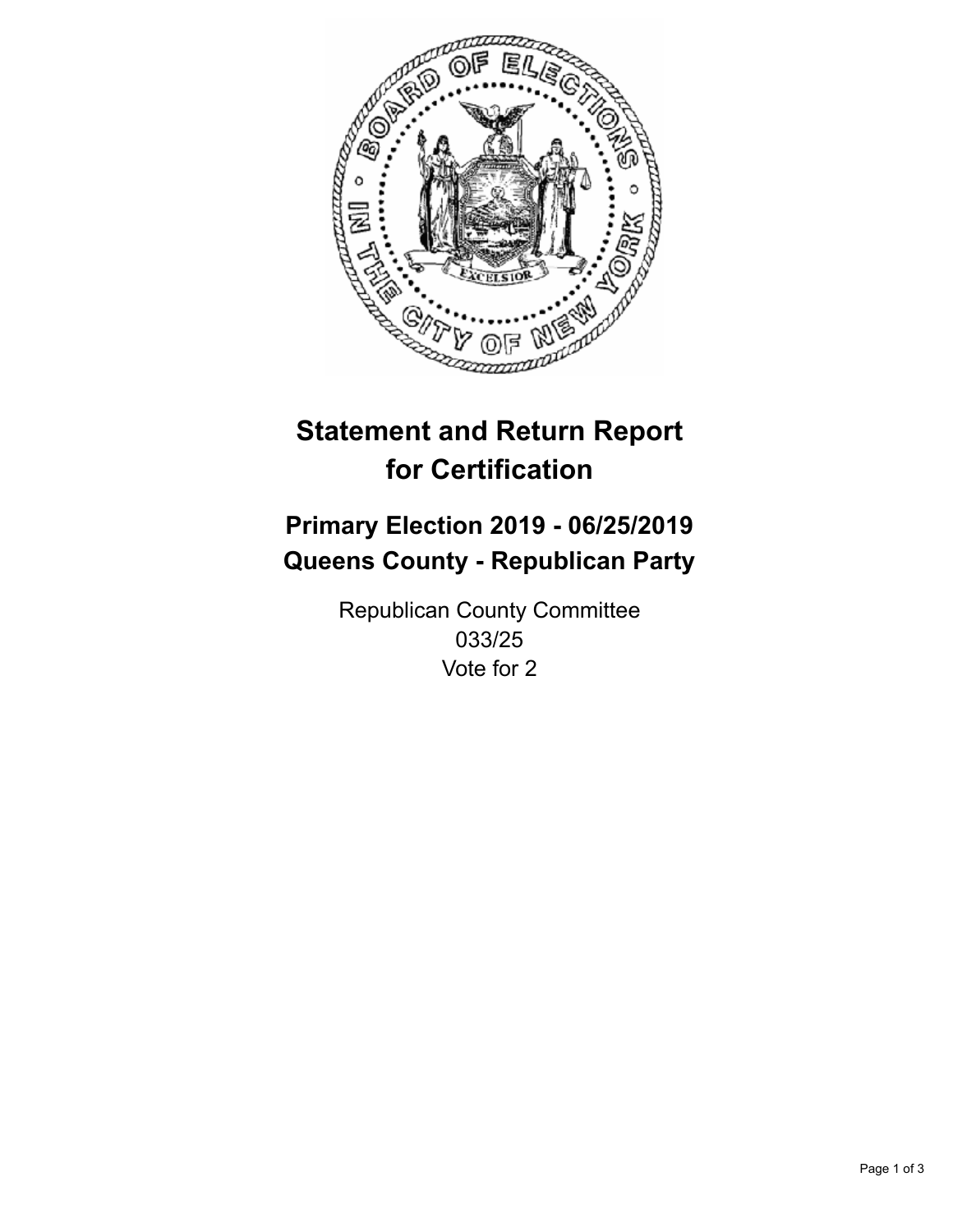

## **Assembly District 25**

| <b>PUBLIC COUNTER</b>                                    | 10             |
|----------------------------------------------------------|----------------|
| <b>MANUALLY COUNTED EMERGENCY</b>                        | 0              |
| ABSENTEE / MILITARY                                      |                |
| AFFIDAVIT                                                | 0              |
| <b>Total Ballots</b>                                     | 11             |
| Less - Inapplicable Federal/Special Presidential Ballots | 0              |
| <b>Total Applicable Ballots</b>                          | 11             |
| <b>CARL HALLBERG</b>                                     | 6              |
| <b>LANCE COOPER</b>                                      | 7              |
| ROSE CORDAVO                                             | $\overline{2}$ |
| LAI CHING LAU                                            | 3              |
| <b>Total Votes</b>                                       | 18             |
| Unrecorded                                               | 4              |